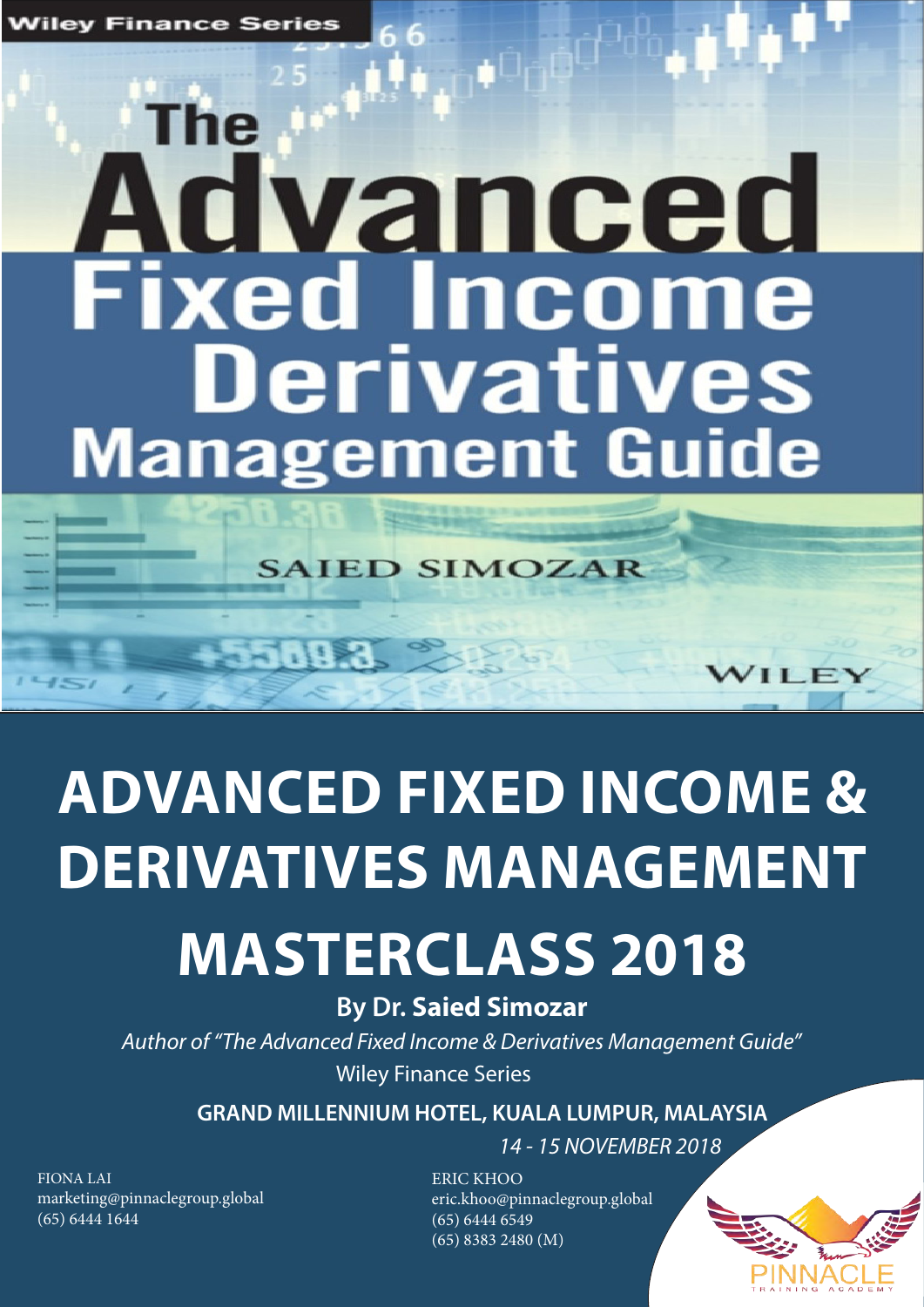### **OVERVIEW**

any theoretical models of the TSIR (Term Structure of Interest Rates) lack the<br>accuracy to be used by market practitioners, and the most popular models a<br>not mathematically stable. This 2 days Advanced Fixed Income & Deriv accuracy to be used by market practitioners, and the most popular models are not mathematically stable. This **2 days Advanced Fixed Income & Derivatives Management Workshop** aims to helps practitioners develop stable and accurate TSIR for all fundamental rates, enabling analysis of even the most complex securities or cash flow structure. The components of the TSIR are almost identical to the modes of fluctuations of interest rates and represent the language with which the markets speak.

This workshop provides participants with a<br>and consistent management of all global f<br>based on the term structure of rates. Pract<br>seeking a more thorough management system his workshop provides participants with a framework for systematic and consistent management of all global fixed income based on the term structure of rates. Practitioners will find solutions in the course and The Advanced Fixed Income and Derivatives Management Guide Book which will be complimentary to all participants.

### **TARGET AUDIENCE**

- • Fixed Income Analyst / Research Analyst
- • CRO & Staff
- • CFO & Staff
- Head of Regulatory Reporting
- Head of Stress Testing
- • Head of ALM

### **COURSE DELIVERABLES**

At the end of the course, participants would be able to:

- Examine unique arbitrage, risk measurement, performance attribution, and replication of bond futures.
- Learn to estimate recovery value from market data, and the impact of recovery value on risks.
- Gain deeper insight into partial yields, product design, and portfolio construction.
- Discover the proof that coporate bonds cannot follow efficient market hypothesis.
- **Bank Senior Executives**
- Management Consultants in Basel III Space
- • Head of Balance Sheet Management
- • Head of Internal Audit
- • Head of Money Markets
- **Head of Liquidity Risk**

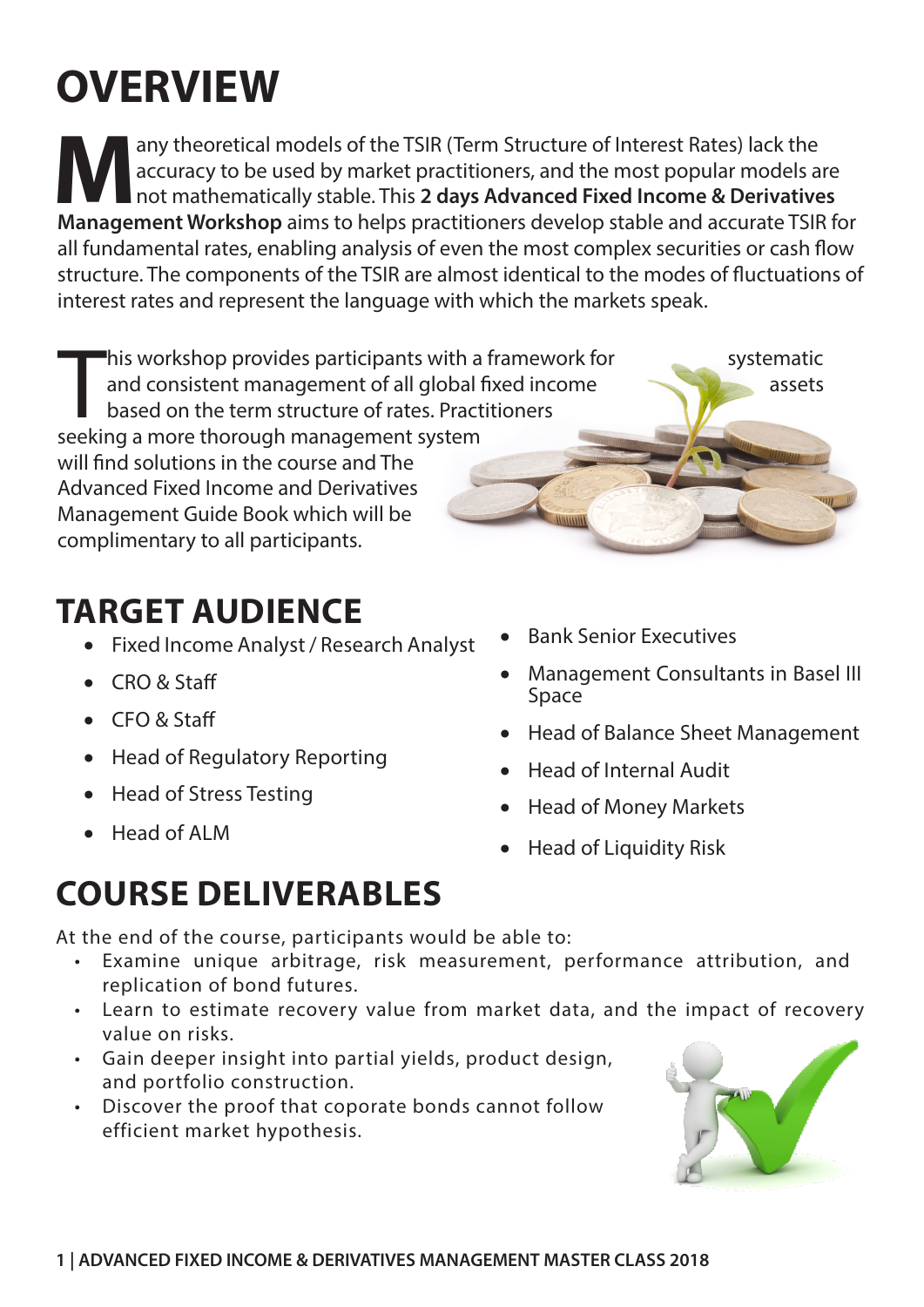## **COURSE HIGHLIGHTS**

- What are the major risks in Asian Fixed Income under the US President Donald Trump?
- How would you manage your investments following the hawkish shift in rhetoris by some of the world's largest central banks?
- What trends are you seeing in the market that will impact Asia in 2019?
- Examine unique arbitrage, risk measurement, performance, attribution, and replica- tion of bond futures.
- Learn to estimate recovery value from market data, and the impact of recovery val- ue on risks.
- Gain deeper insgiht into partial yields, product design, and portfolio construction
- Discover the proof that corporate bonds cannot follow efficient market hypothesis.

## **COURSE CONTENTS**

- **TERM STRUCTURE OF RATES**
- GLOBAL BOND FUTURES
- RISK MEASUREMENT OF TREASURIES
- GLOBAL INTEREST RATE FUTURES
- PERFORMANCE ATTRIBUTION OF TREASURIES
- INFLATION-LINKED BONDS AND INFLATIONS SWAPS
- CREDIT RATES & TERM STRUCTURE OF CREDIT SPREADS & CREDIT DEFAULT SWAPS
- RISK MANAGEMENT OF LIBOR, CREDIT & INFLATION LINKED SECURITIES
- MORTGAGE SECURITIES, THEIR RISKS & VALUATIONS
- VALUE AT RISK
- STRESS TESTING PORTFOLIOS



### **COURSE TRAINER**

Author of *"The Advanced Fixed Income & Derivatives Management Guide"* 

Wiley Finance Series

Dr Saied Simozar, PhD, has spent almost 30 years in fixed income portfolio management, fixed investment analytics, scientific software development and consulting. He is a principal at Fipmar, Inc., an investment management consulting firm in Beverly Hills, CA. Prior to that, Saied was a Managing Director at Nuveen Investments, with

responsibilities for all global fixed income investments. He has also been a Managing Director at Bank of America Capital Management responsible for all global and emerging markets portfolios of the fixed income division. Prior to that, he was a SenIor Portfolio Manager at Putnam Investments and DuPont Pension Fund Investments.